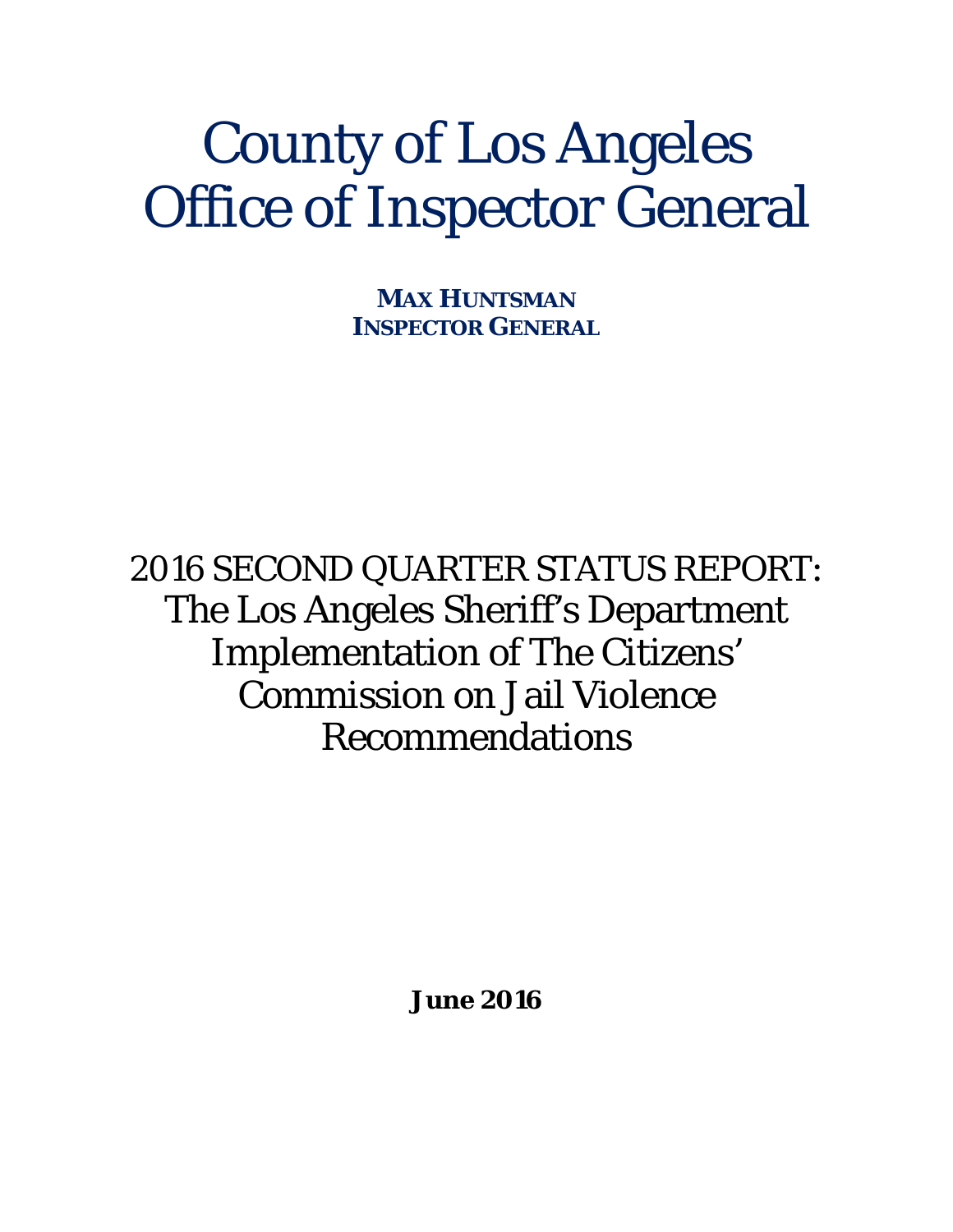# **2016 SECOND QUARTER STATUS REPORT**

Since the Office of Inspector General's (OIG) *2016 First Quarter Status Report* on the Los Angeles County Sheriff's Department (Department) implementation of the Citizens' Commission on Jail Violence (CCJV) recommendations was submitted on, April 19, 2016, the Department continues to make progress on the implementation of the remaining CCJV recommendations.

This report provides updates on the implementation status of the four remaining CCJV recommendations which are "In progress" or "Partially implemented," as well as Recommendations 4.12 which is "Implemented, additional monitoring required." The OIG continues to monitor recommendations that are "Implemented" with additional monitoring required. This quarter, the OIG conducted additional review of the LASD's compliance with Recommendation 6.4, "There should be a meaningful probationary period for new deputies in custody." The OIG submitted its findings, "Analysis of the Deputy Sheriff Trainee Probationary Period: Recommendations for a Meaningful Assessment," to the Board of Supervisors on May 26, 2016.

The table below reflects the implementation status and monitoring requirements of each of the five sets of recommendations. The implementation status of the recommendations remains unchanged since the OIG's *2016 First Quarter Status Report* with the exception of Recommendation 6.4, which changed from "Implemented, additional monitoring required" to "Partially implemented." This status report will be the OIG's final standalone CCJV report submission. The OIG will, however, monitor to completion the LASD's implementation of the CCJV recommendations and will incorporate discussion of CCJV related findings into its Custody Division monitoring reports. The OIG respectfully submits its 2016 Second Quarter Status Report*.*

1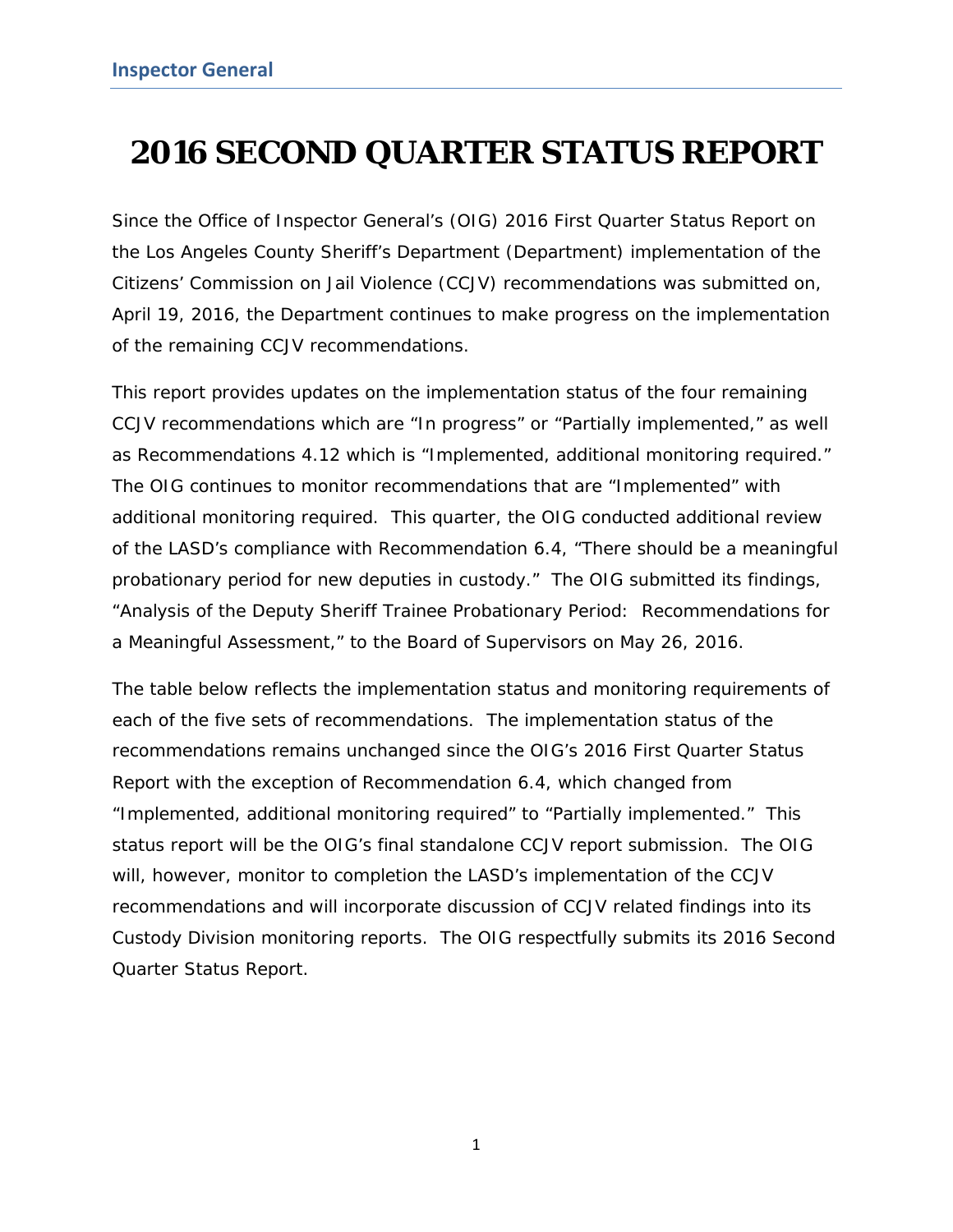| <b>CCJV</b><br><b>Recommendations</b> | Implemented,<br><b>Requires No</b><br><b>Additional</b><br><b>Monitoring</b> | Implemented,<br><b>Requires</b><br><b>Additional</b><br><b>Monitoring</b> | <b>Partially</b><br><b>Implemented</b> | <b>In Progress</b> | <b>Total</b> |
|---------------------------------------|------------------------------------------------------------------------------|---------------------------------------------------------------------------|----------------------------------------|--------------------|--------------|
| Use of Force                          | $\Omega$                                                                     | 10                                                                        | 0                                      | 2                  | 12           |
| Management                            | 7                                                                            | 7                                                                         | 0                                      | $\Omega$           | 14           |
| Culture                               | $\Omega$                                                                     | 8                                                                         | 0                                      | $\Omega$           | 8            |
| <b>Personnel and</b><br>Training      | $\mathcal{P}$                                                                | 7                                                                         |                                        | $\Omega$           | 10           |
| <b>Discipline</b>                     | $\Omega$                                                                     | 13                                                                        |                                        | 1                  | 15           |
| Total                                 | 9                                                                            | 46                                                                        |                                        | 3                  | 59           |

## **IMPLEMENTATION STATUS AND MONITORING REQUIREMENTS**

## **USE OF FORCE**

*3.8 PPI and FAST should be replaced with a single,* 

*reliable and comprehensive data tracking system.* 

*Status: In progress, funding approved* - No change in status since the OIG's *2016 First Quarter Status Report.*

*3.12 The Department should purchase additional body scanners.*

*Status: In progress*

## *Body Scanner Installation*

The Department reports that it is still in Phase II of the multi-phase installation of body scanners. The chart below reflects the status of body scanner installation at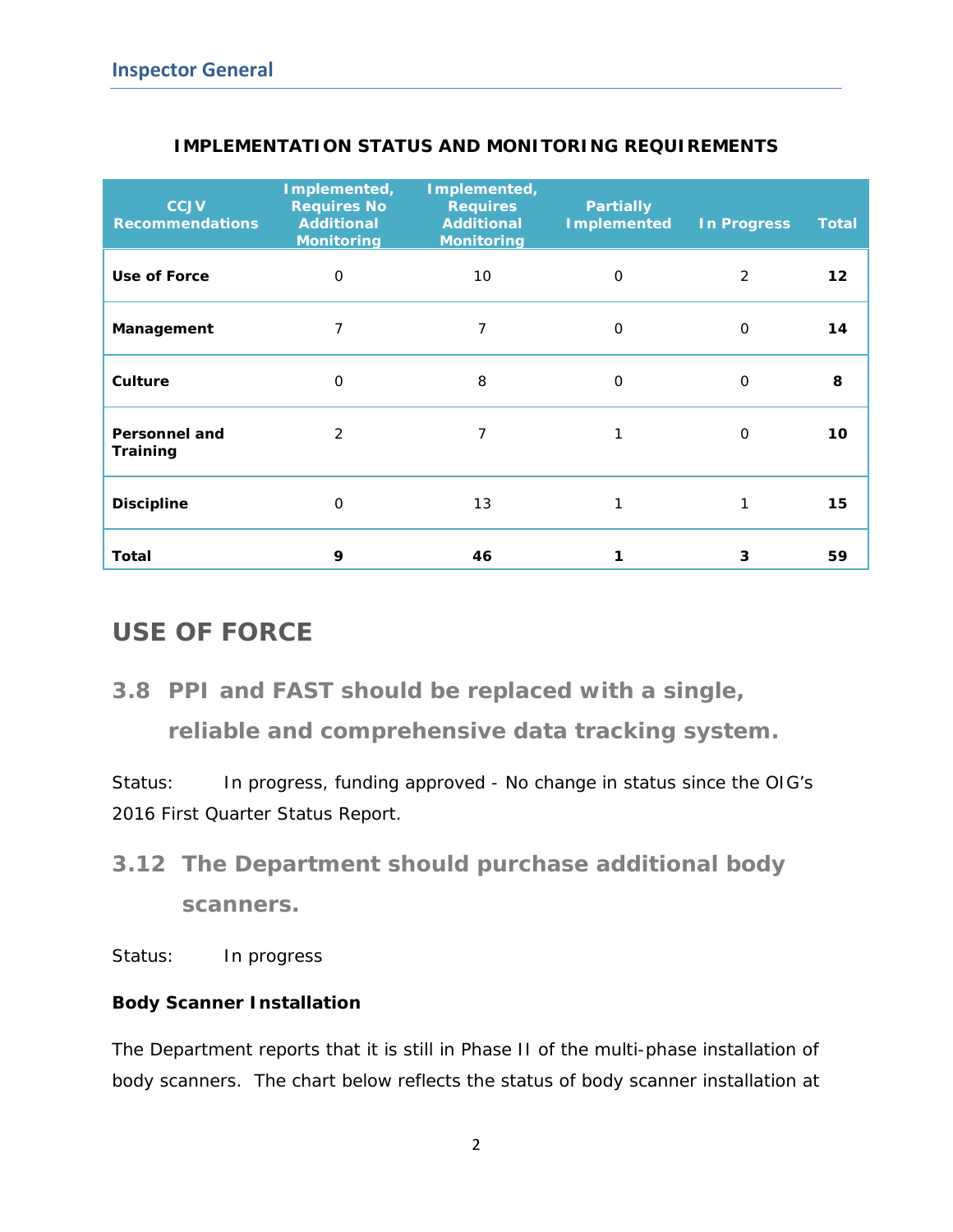each facility, as reported by Custody Support Services. Upon installation of each machine, the Department reports that staffing will increase in accordance with the Board's approved funding.

| <b>Facility</b>                                                                                                                       | Objective                                              | <b>Status</b>                                                                                                                                                                                    |  |  |  |
|---------------------------------------------------------------------------------------------------------------------------------------|--------------------------------------------------------|--------------------------------------------------------------------------------------------------------------------------------------------------------------------------------------------------|--|--|--|
| Phase II                                                                                                                              |                                                        |                                                                                                                                                                                                  |  |  |  |
| Century<br>Regional<br>Detention<br>Facility<br>(CRDF)                                                                                | Installation of one (1)<br>additional body<br>scanner  | Installation completed on April 23, 2016<br>and observed in use and operational by<br>OIG personnel on May 17, 2016. The<br>additional body scanner was installed in<br>the bus bay search area. |  |  |  |
| Inmate<br>Reception<br>Center (IRC)<br>Old Side                                                                                       | Installation of two (2)<br>additional body<br>scanners | The Department reports that it is<br>currently submitting purchase orders to<br>begin production of the four body<br>scanners. The facility renovations at both                                  |  |  |  |
| <b>IRC Booking</b><br>Front                                                                                                           | Installation of two (2)<br>additional body<br>scanners | IRC Old Side and Booking Front remain<br>on target for the December 2016<br>completion date. The Department<br>reports that all four body scanners will be<br>installed in January 2017.         |  |  |  |
| Phase III                                                                                                                             |                                                        |                                                                                                                                                                                                  |  |  |  |
| North County<br>Correctional<br>Facility<br>(NCCF)                                                                                    | Installation of two (2)<br>body scanners               | No change in status since the OIG's 2016<br>First Quarter Status Report.                                                                                                                         |  |  |  |
| PDC-North                                                                                                                             | Installation of two (2)<br>body scanners               | No change in status since the OIG's 2016<br>First Quarter Status Report.                                                                                                                         |  |  |  |
| Phase IV                                                                                                                              |                                                        |                                                                                                                                                                                                  |  |  |  |
| The Department reports that it is still in the process of identifying areas appropriate<br>for placement of additional body scanners. |                                                        |                                                                                                                                                                                                  |  |  |  |

#### *Body Scanner Refusals*

The Department reports continued body scanner refusals by prisoners. The OIG addressed the issue of body scanner refusals during the Department's pilot project in its, "Analysis of the Legal Basis for X-Ray Body Scanner Searches in County Jail Facilities," submitted to the Board of Supervisors on November 21, 2014. The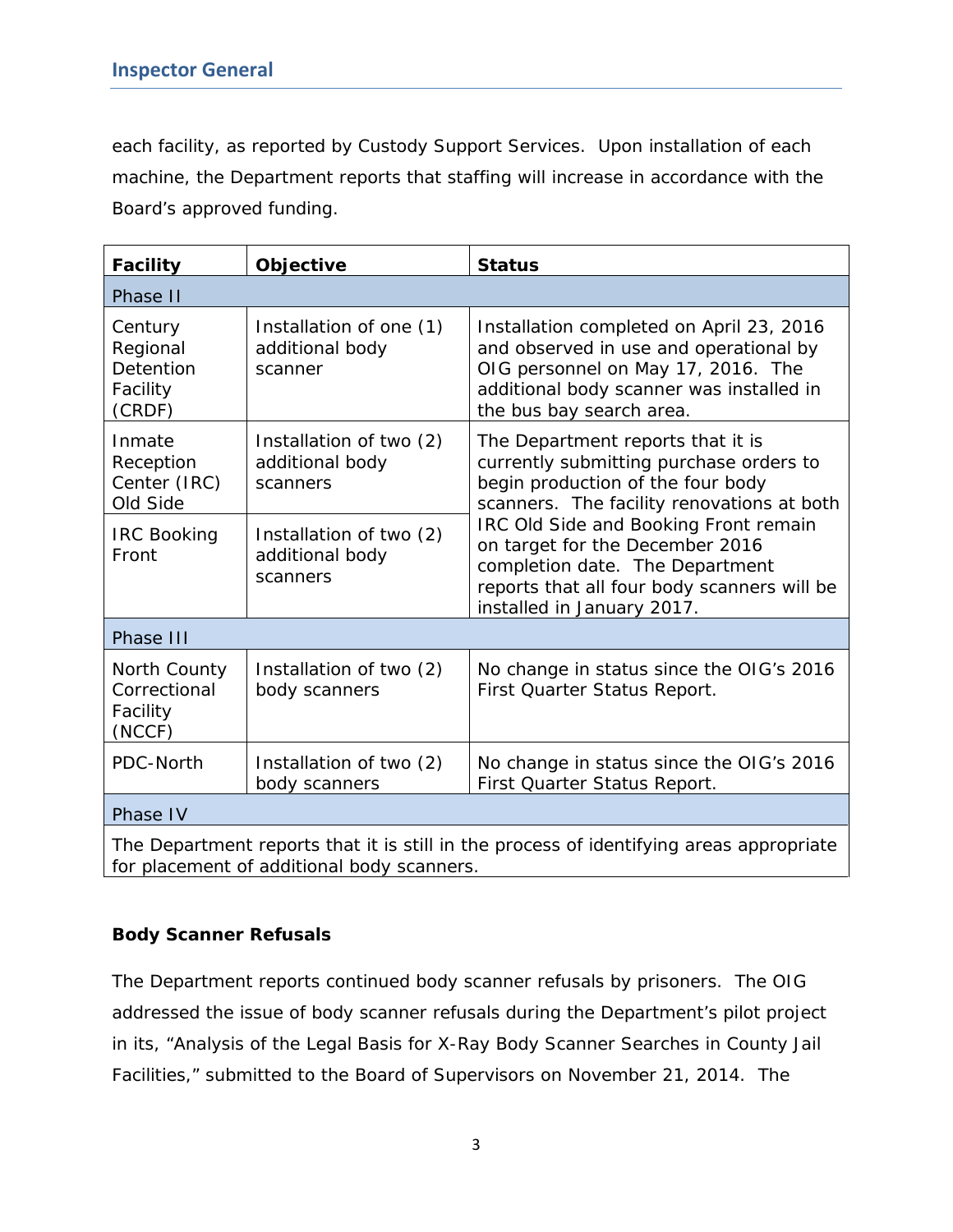Custody Division Manual (CDM) requires that the Department conduct body scans on all new prisoners, prisoner workers, and court returnees.<sup>[1](#page-4-0)</sup>

Pitchess Detention Center-South (South) reports a significant number of body scanner refusals by prisoner workers. Department data for April 2016 indicates that South conducted 2,828 body scans on prisoner workers and recorded 4,797 refusals. Gang edicts and concealment of contraband have been cited by the Department among the reasons for continued refusals. The Department reports that it is working to identify all contributing factors to scanner refusals at each facility and the OIG will continue to monitor and report on scanner implementation and operations.

## **MANAGEMENT**

# *4.12 LASD should create an Internal Audit and Inspection Division.*

## *Status: Implemented, additional monitoring required*

The Audits and Accountability Bureau (AAB) continues to work closely with Custody Division executives toward the completion of several audits. On March 24, 2016, the AAB completed its first audit of the recording, storage and monitoring of Closed Circuit Television (CCTV) operations at Twin Towers Correctional Facility (TTCF). See discussion of the AAB's audit findings under 7.15 below.

<span id="page-4-0"></span> <sup>1</sup> CDM, Section 5-08/020.00 Custody Safety Screening Program (B-SCAN)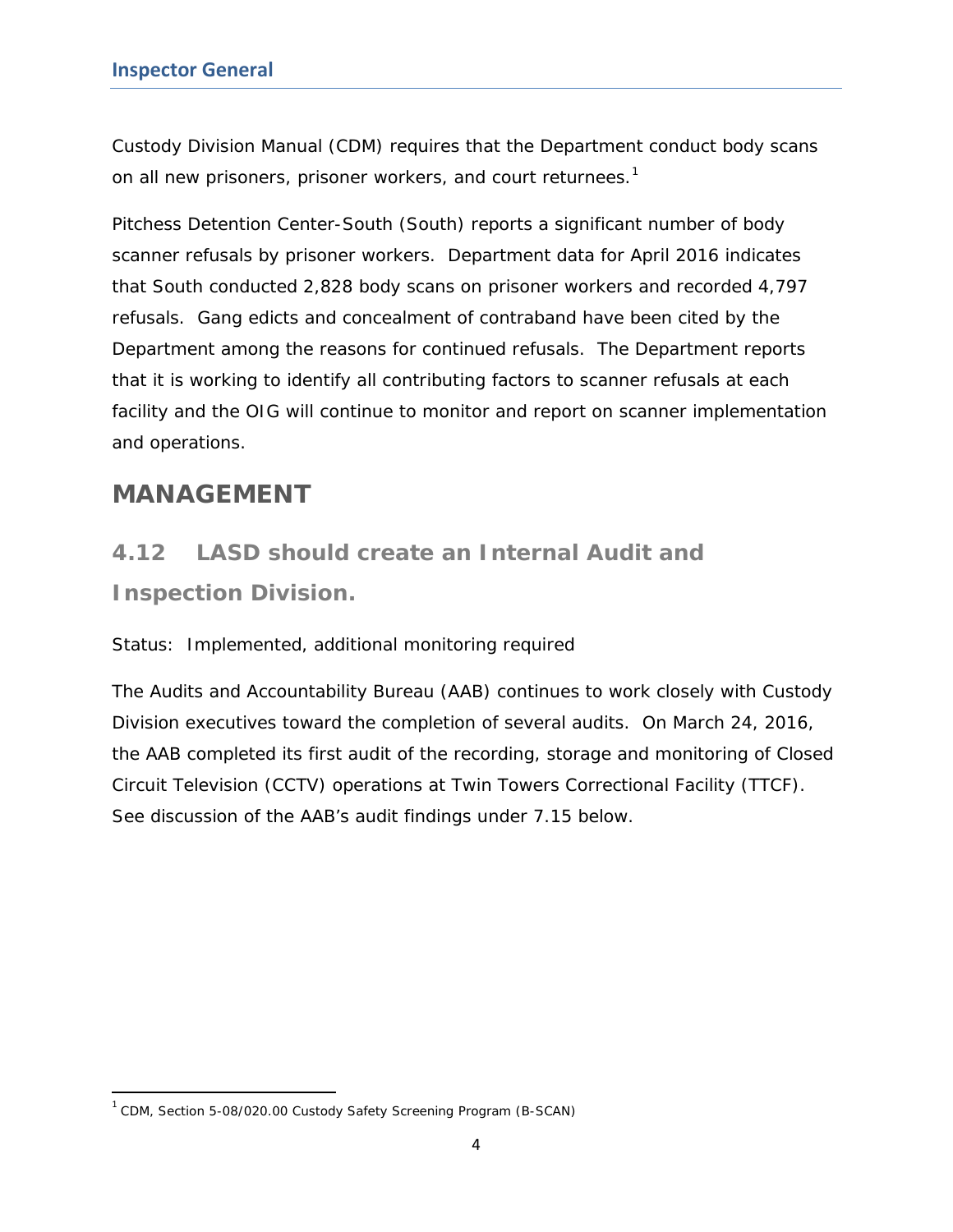## **PERSONNEL AND TRAINING**

*6.4 There should be a meaningful probationary period for new deputies in custody.*

*Status: Partially implemented*

See, "Analysis of the Deputy Sheriff Trainee Probationary Period: Recommendations for a Meaningful Assessment," May 2016.

## **DISCIPLINE**

*7.14 The grievance process should be improved to include added checks and oversight.* 

## *Status: Partially implemented*

The Department reports that May 5, 2016, the monitors for the *Rosas, et al. v. Baca* (Case No. CV 12-00428 DDP) settlement agreement approved the proposed prisoner grievance policy. The Custody Services Division Grievance Coordinator reports that the proposed policy is currently under review by the Department's Bureau of Labor Relations and Compliance (BOLRAC) and the employee unions. Once approved by Assistant Sheriff, Kelly L. Harrington, the new prisoner grievance policy will be included in the CDM. The Department anticipates that the approval process will be completed by July 1, 2016.

The Grievance Coordinator reports that the Department is continuing to develop training curriculum related to the anticipated changes to the grievance process. The CSS is currently developing lesson plans for the supervisor's training course. The training will emphasize additional sergeant responsibilities under the new policy and will also include hands-on computer training of the Custody Automated Reporting and Tracking System (CARTS) system. The CSS reports that the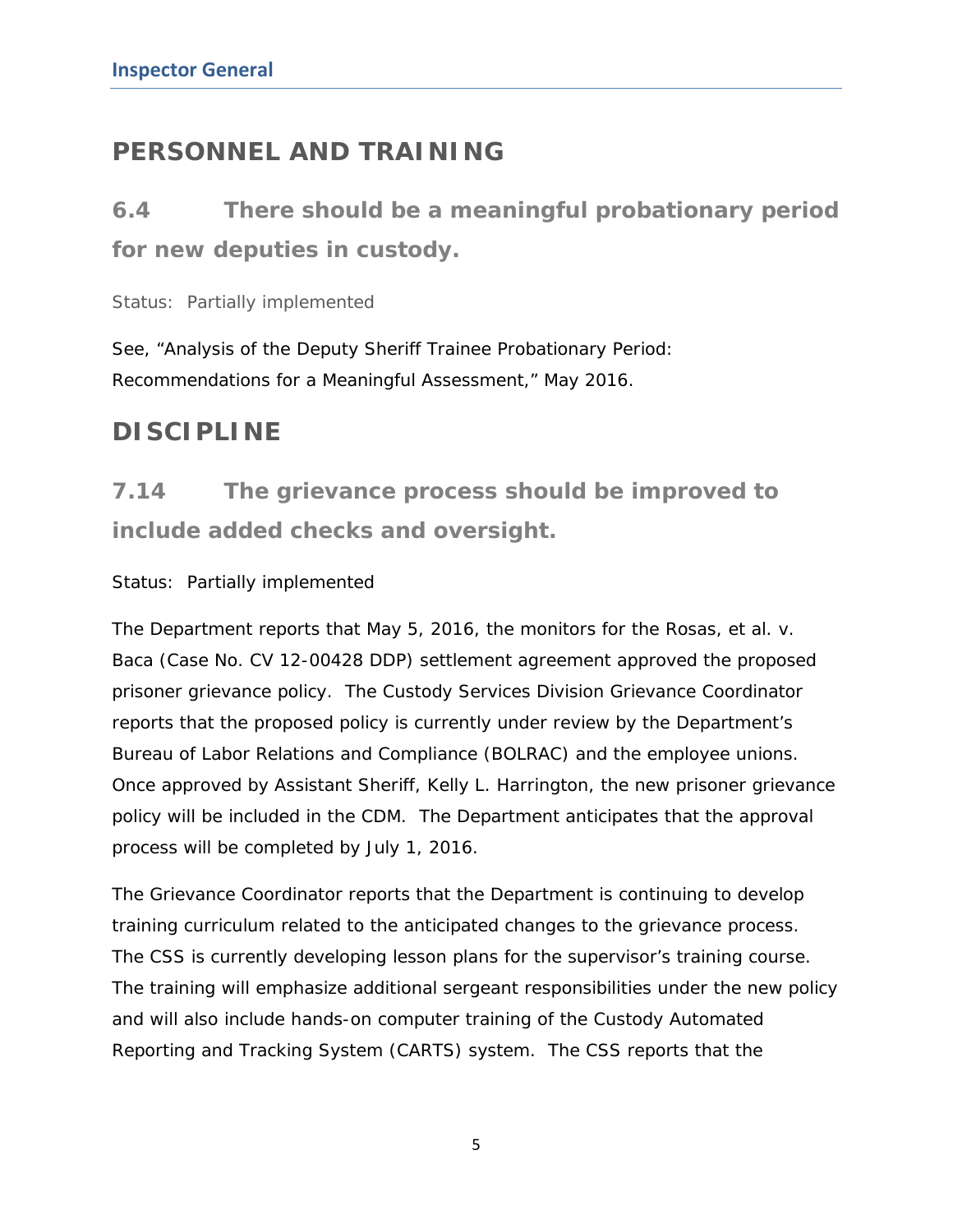completed lesson plans were forwarded to the Custody Training and Standards Bureau at the end of May 2016.

Last quarter, the Department collected data on the number of outstanding prisoner grievances. The Department reports that in 2015, it received a total of 6,171 prisoner grievances,<sup>[2](#page-6-0)</sup> 507 of which remained outstanding as of March 2016. During the first quarter of 2016, the Department reports that it received a total of 3,461 prisoner grievances, 755 of those grievances remained outstanding as of March 2016. If the increase continues, the Department projects that it will receive 13,844 prisoner grievances this year; an increase of 124% from 2015.

The Department recognizes the number of outstanding grievances as an area for concern and is developing supervisors' training on the new grievance procedures. The training would cover both the monitoring of grievance responses and timeframes for the handling of complaints. The OIG will continue to monitor the status of outstanding grievances. The Department should continue its work to improve both the timeliness of grievance responses and prisoner notification of grievance dispositions.<sup>[3](#page-6-1)</sup> Timely responses and notification of dispositions would reduce the frequency of multiple grievance submissions for single complaints.

Finally, the Department reports that it is continuing to install iPad enclosures in the TTCF, MCJ, and CRDF. The Correctional Innovation Technology Unit (CITU) reports that it has installed 70% of the iPad enclosures at CRDF and MCJ; the iPads at these two facilities will be installed by the end of August 2016. The CITU anticipates that the iPads at TTCF will be installed by the end of December 2016. The CITU has reassessed the iPad project in the northern facilities and anticipates that they will be installed by December 2017.

<span id="page-6-0"></span><sup>&</sup>lt;sup>2</sup> According to the CDM, Section 5-12/000.00, Inmate Requests for Service and Complaints (Non-Medical/Non-Mental Health) a prisoner grievance is either a complaint or a request for service.<br> $3$  Often, grievance forms that are returned to prisoners fail to state the disposition of the complaint. The CDM

<span id="page-6-1"></span>requires, ". . .a sergeant shall investigate all complaints within fifteen calendar days of the complaint being filed. Upon completion, the handling sergeant shall complete the "Disposition" section of the Inmate Request/Complaint Form, obtain the inmate's signature on the white and yellow copies, and provide the yellow copy to the inmate." CDM, Section 5-12/000.00 Inmate Requests for Service and Complaints (Non-Medical/Non-Mental Health).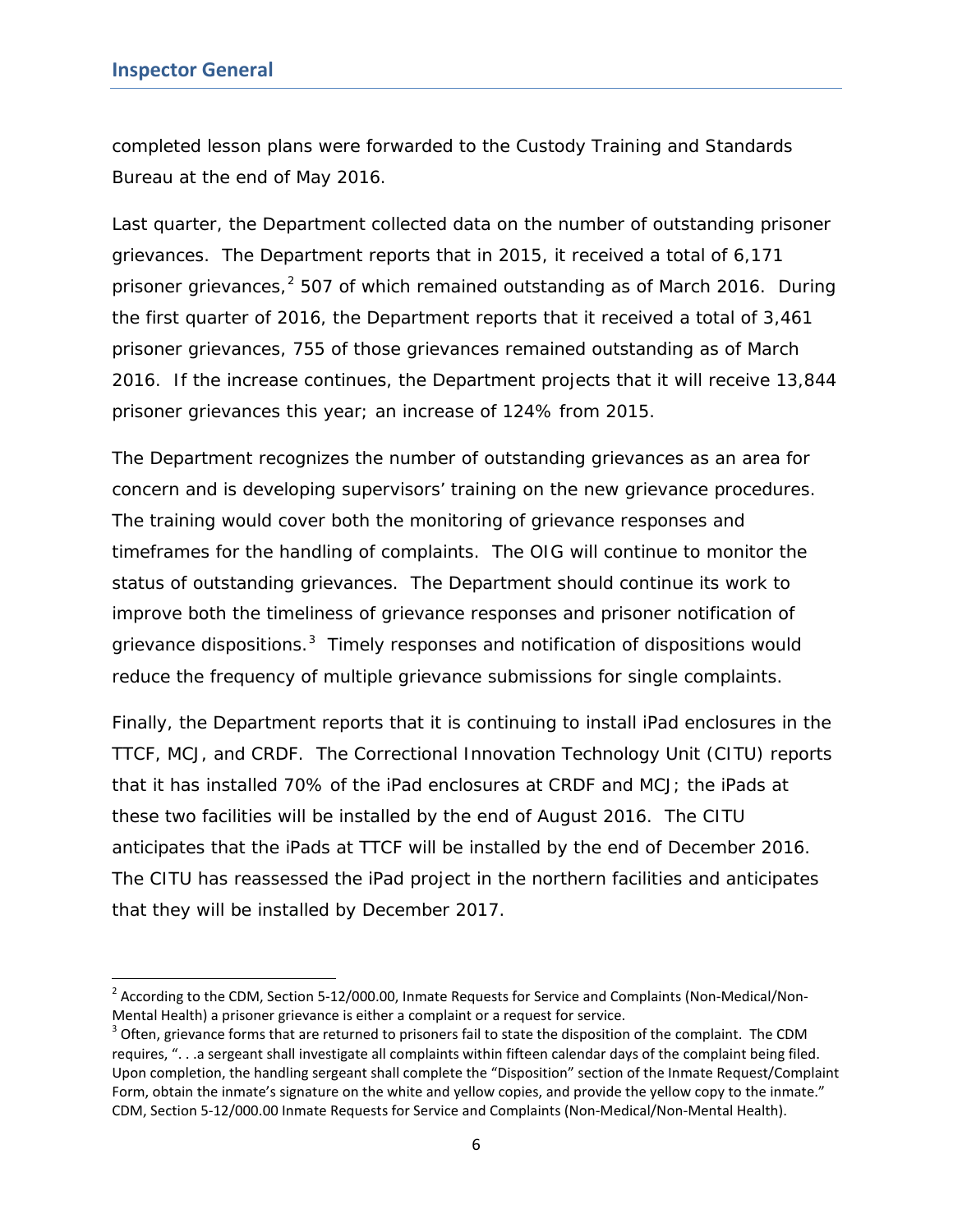As iPads are being installed, the Data Systems Bureau (DSB) reports that it is simultaneously building the Inmate Data Network (IDN). The IDN consists of three separate elements to be successful. The first is networking (physical infrastructure), followed by system administration (electronic routing, controls, management), and the final element is support. The DSB reports that the physical infrastructure is complete. However, the DSB reports that the critical component of system administration, support, and overall data security review of the systems has not been implemented and does not have an identified completion date. The IDN is a separate data network that will contain information for the approximately 17,000 prisoners in LASD custody. Once fully operational, the DSB will manage both the IDN and Sheriff's Data Network.

# *7.15 The use of lapel cameras as an investigative tool should be broadened.*

#### *Status: In progress (alternative implementation)*

The DSB reports that it is continuing to configure the storage room adjacent to PDC-South to serve as the CCTV main communications room for all the servers used for data storage in the northern jail facilities. The Department has received the delivery of the network equipment and will begin network upgrades. Some cameras at NCCF, which are located in priority areas, will be functional by June 2016. The DSB reports that it remains on target to have all cameras at NCCF fully operational by December 2016. The DSB is continuing to work to expand CCTV installation to PDC-North.

This quarter, the AAB completed its first audit of the CCTV system at Twin Towers Correctional Facility (TTCF). The AAB analyzed the functionality of the CCTV system, its compliance with the United States Department of Justice (DOJ)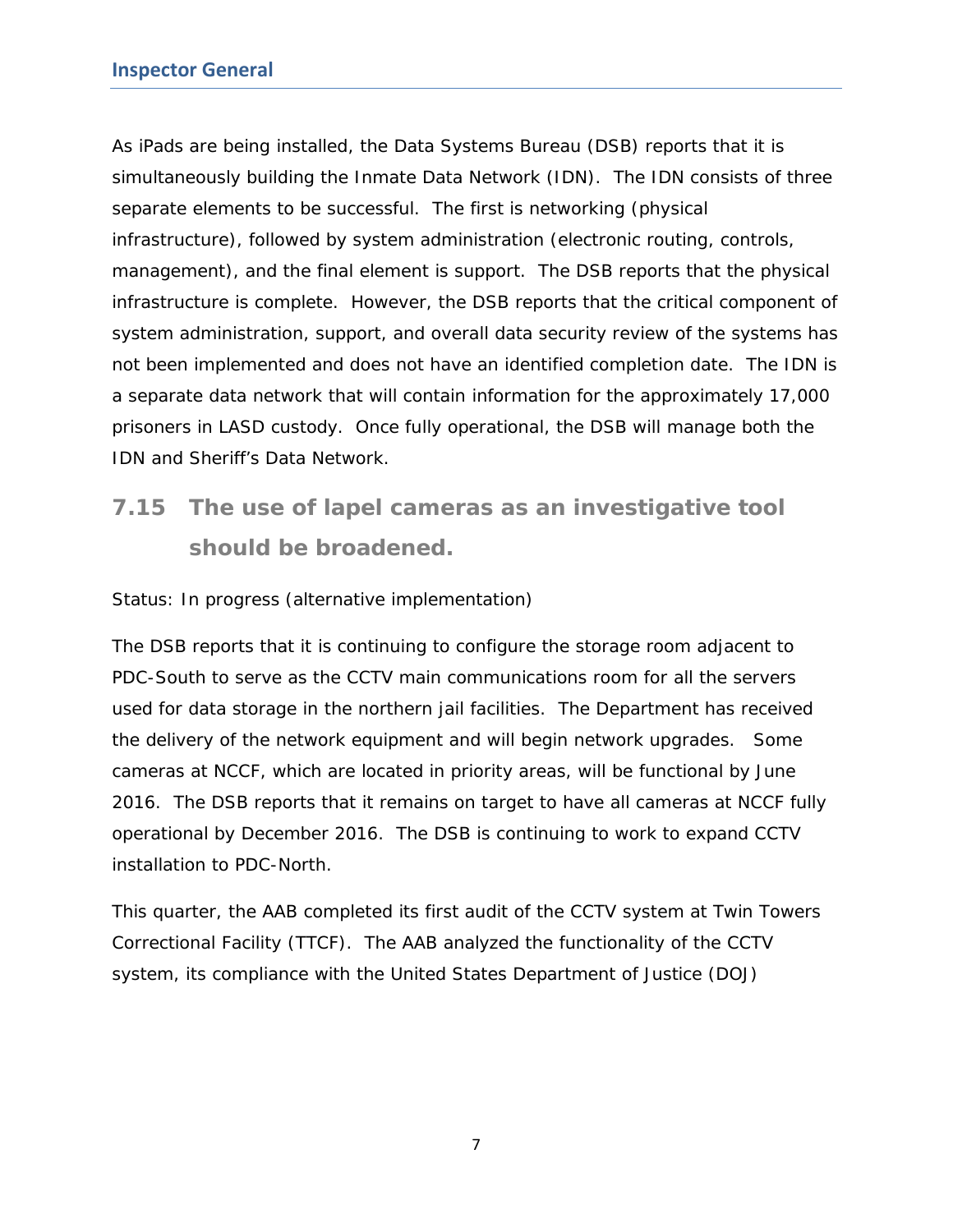settlement agreement, <sup>[4](#page-8-0)</sup> and compliance with Department policy regarding camera monitoring and footage retention.

The AAB found that CCTV systems at TTCF were generally operating well and that the Department is in substantial compliance with the DOJ provision that requires installation of 95% of the cameras in the TTCF common areas by September 30, 2015. $3$  The AAB also identified several areas for needed improvement including: (1) installation of a camera malfunction notification feature; (2) documentation of camera inspections; and (3) insufficient CCTV footage archives.

The absence of a camera malfunction notification system impacts LASD's ability to comply with its policy that requires "continuous" recording. $5$  Currently the CCTV system does not notify the watch commander when a camera malfunctions or video surveillance is interrupted. This impedes valuable real-time video surveillance of prisoners and staff as well as post incident analysis in use of force investigations.

The AAB recommends the installation of a CCTV malfunction notification system to quickly identify interruptions in video surveillance and to allow personnel to initiate repairs. The AAB also recommends compliance with LASD policy which requires each shift's Watch Commander to notify the designated video manager of any CCTV malfunctions<sup>[6](#page-8-2)</sup> and to document notifications in the Watch Commander's Log.

The OIG agrees with the AAB's recommendation for a notification system, however, the notification system would not identify camera lens obstructions. This quarter, the OIG received three separate notifications of lens obstructions or nonfunctionality, each of which would have captured uses of force. The issue of CCTV lens obstruction is best addressed with consistent camera inspections.

The AAB audit revealed non-compliance with camera inspection requirements at TTCF. Of the 86 cameras reviewed, the audit found that less than half (48.8%)

<span id="page-8-0"></span><sup>&</sup>lt;sup>4</sup> Settlement Agreement Section S, Use of Force, provision 83 describes the CCTV at all jail facility common areas, specifically TTCF.

<span id="page-8-1"></span> $5$  CDM Section 7-06/010.00, Video Recording procedures, Retention of Recordings.

<span id="page-8-2"></span><sup>&</sup>lt;sup>6</sup> The CDM Section 7-06/010.00, Video Recording Procedures, Fixed Video Equipment Inspections states that the watch commander shall notify the designated video manager of any malfunctions.